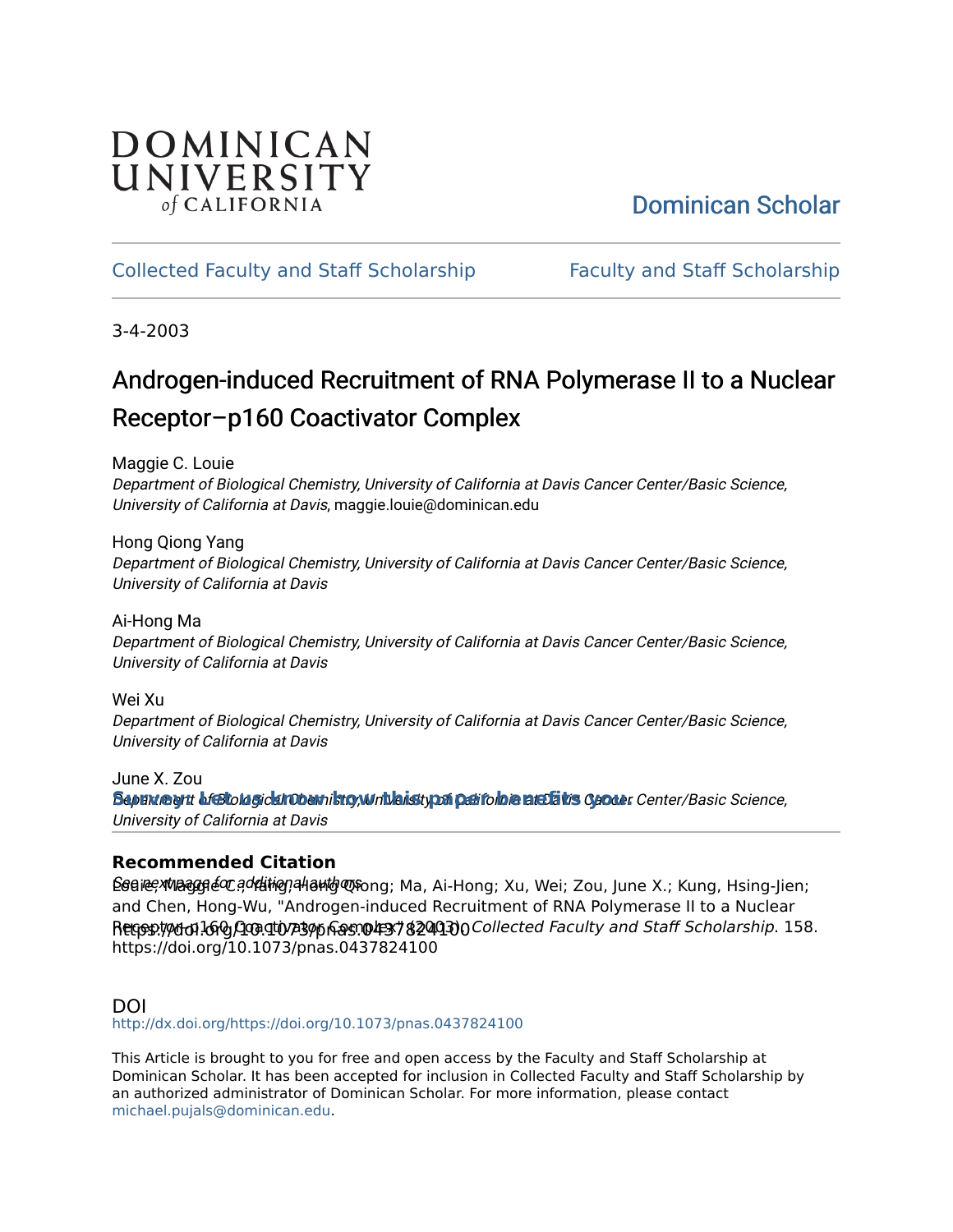### **Authors**

Maggie C. Louie, Hong Qiong Yang, Ai-Hong Ma, Wei Xu, June X. Zou, Hsing-Jien Kung, and Hong-Wu Chen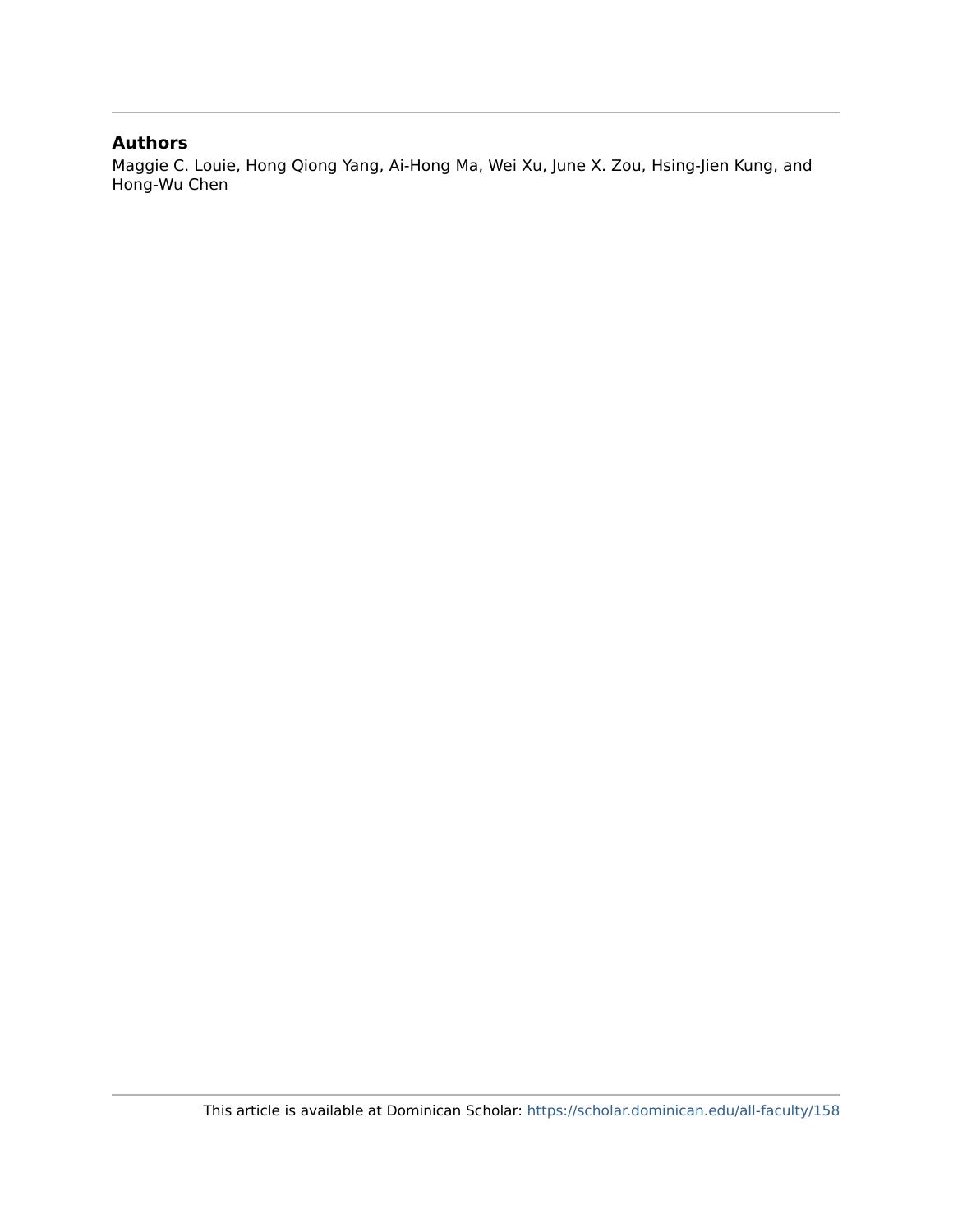# **Androgen-induced recruitment of RNA polymerase II to a nuclear receptor–p160 coactivator complex**

#### **Maggie C. Louie\*†, Hong Qiong Yang\*†, Ai-Hong Ma\*, Wei Xu‡, June X. Zou\*, Hsing-Jien Kung\*, and Hong-Wu Chen\*§**

\*Department of Biological Chemistry, University of California at Davis Cancer Center/Basic Science, University of California at Davis, Sacramento, CA 95817; and ‡Howard Hughes Medical Institute, Gene Expression Laboratory, The Salk Institute, La Jolla, CA 92037

Communicated by Ronald M. Evans, The Salk Institute for Biological Studies, San Diego, CA, December 23, 2002 (received for review August 27, 2002)

**The androgen receptor, like other nuclear receptors, activates target genes by binding to hormone-responsive enhancers. Here we demonstrate that androgen induces robust recruitment of androgen receptor, members of the p160 coactivator family, and CREB-binding proteinp300 specifically at the distant enhancer of prostate-specific antigen (PSA) gene. Unexpectedly, we found that RNA polymerase II (Pol II) is directly recruited to the enhancer in a hormone-dependent manner, independent of the proximal promoter, and that the isolated PSA enhancer can mediate efficient androgen induction of transcription. Inhibition of the Pol II carboxyl-terminal domain kinase activity with low concentrations of flavopiridol blocks Pol II transfer from the enhancer to the promoter and selectively abolishes PSA induction by androgen. Moreover, elevated levels of the p160 coactivator ACTR AIB1 increase both androgen-dependent and -independent PSA expression, by facilitating Pol II recruitment to the enhancer. These results support a model in which nuclear receptors and their coactivators mediate hormone induction by serving as a staging platform for Pol II recruitment.**

A ndrogen is a key regulator of cell growth and differentiation<br>in male sexual development and function as well as in the progression of prostate cancer. These hormonal effects are mediated by the androgen receptor (AR), a member of the nuclear receptor superfamily, which consists of liganddependent transcription factors (1). Recently, a growing number of nuclear proteins have been found to associate with AR and are postulated to mediate transcriptional control by the receptor (2, 3). Among them are members of the p160 coactivator family, including SRC-1, TIF2/GRIP1, and ACTR  $(AIB1/RAC3/$  $TRAM1/pCIP$ ). The p160 coactivators associate with nuclear receptors in a hormone-dependent fashion primarily through the central receptor–interaction domain that harbors several LXXLL motifs.

Although p160 coactivators possess intrinsic histone acetylase (HAT) activities, they are also capable of recruiting other HAT proteins such as CREB-binding protein (CBP), p300, and PCAF (4, 5), and the nuclear protein arginine methyltransferases CARM1 and PRMT (6, 7). Both the acetylases and methylases can regulate transcription by modifying nucleosomal and nonnucleosomal nuclear proteins (7, 8). However, how the p160 coactivators promote RNA polymerase II (Pol II) transcription is still not well understood. Domain mapping experiments suggest that transactivation by the p160 coactivators is largely attributable to their recruitment of  $CBP/p300$  and the HAT activities (4, 9–12). Although earlier experiments indicate that  $CBP/p300$  may interact directly with the Pol II complex (13, 14), this notion lost currency with the discovery of the importance of the HAT activity in transcriptional activation and the more recent demonstration that the simple recruitment and assembly of Pol II machinery in mammalian cells is not sufficient for productive transcription (15, 16).

Previously, we and others demonstrated that hormone induces histone hyperacetylation at the proximal promoters of nuclear receptor target genes presumably through the recruitment of p160 and p300/CBP coactivator complexes  $(8, 17)$ . To further understand the molecular underpinnings of hormone induction

of gene expression, we analyzed androgen-induced recruitment of AR and its associated coactivators to the entire 5' regulatory region of the prostate-specific antigen (PSA) gene in hormoneresponsive LNCaP cells. High-level androgen induction of PSA expression is conferred by an enhancer centered at  $\approx -4.2$  kb on the PSA gene, which contains multiple tandem androgen response elements (18–20). Here, we show that on androgen stimulation, the p160 and CBP/p300 coactivators are preferentially recruited to the enhancer. This observation has led to our unexpected finding that Pol II is directly recruited to the enhancer in an androgen-dependent manner and that Pol II carboxyl-terminal domain (CTD) kinase activities are critical for the possible tracking of Pol II from enhancer to promoter.

#### **Materials and Methods**

**Chromatin Protein Association Assays.** Chromatin immunoprecipitation (ChIP) assay was performed with LNCaP cells cultured in hormone-depleted medium for at least 3 days before treatment with ligands. *In vitro* protein association assay with immobilized reconstituted chromatin and details of the ChIP procedures and materials used are provided in *Supporting Text*, which is published as supporting information on the PNAS web site, www.pnas.org.

**Transient Transfection.** LNCaP cells were transfected with luciferase reporter pGL3-basic, or its derivatives with PSA upstream sequences, pRL-SV40 *Renilla* luciferase, along with pCMX-ACTR or pSh-CMV-TIF2, by using the Lipofectin reagent. Cells were then treated with 10 nM  $5\alpha$ -dihydrotestosterone (DHT) for 24 h before harvest for luciferase assay. The pGL3-PSA reporters were constructed by inserting restriction fragments of the PSA upstream sequences with the indicated lengths as follows: 5.85-kb entire PSA upstream sequences, *Hin*dIII to *Hin*dIII; 630-bp PSA proximal promoter sequences, *Eco*RI to *Hin*dIII; 1.5-kb sequence containing the PSA enhancer, *Xba*I to *Bam*HI; and 2.0-kb fragment containing the PSA enhancer and an immediate downstream sequence, *Xba*I to *Stu*I.

**Recombinant Adenovirus Vectors and Gene Expression Analysis.** ACTR cDNA was inserted into a modified pShuttle-CMV vector with  $3\times$  hemagglutinin tag sequence at the C terminus. The resulting constructs were used to generate recombinant adenovirus as described (8). Viruses were purified by centrifugation in CsCl step gradients. Viral titers were determined by end-point cytopathic effect assay with GFP adeno-vector as a reference. Gene expression was compared by using RT-PCR. Total RNA was prepared with the TRIzol reagent, and the cDNA was synthesized with Moloney murine leukemia virus reverse transcriptase. Gene-specific primers for the PCR are provided in *Supporting Text*.

Abbreviations: AR, androgen receptor; PSA, prostate-specific antigen; Pol II, RNA polymerase II; CTD, carboxyl-terminal domain; ChIP, chromatin immunoprecipitation; DHT,  $5\alpha$ dihydrotestosterone; CBP, CREB-binding protein.

<sup>†</sup>M.C.L. and H.Q.Y. contributed equally to this work.

<sup>§</sup>To whom correspondence should be addressed. E-mail: hwzchen@ucdavis.edu.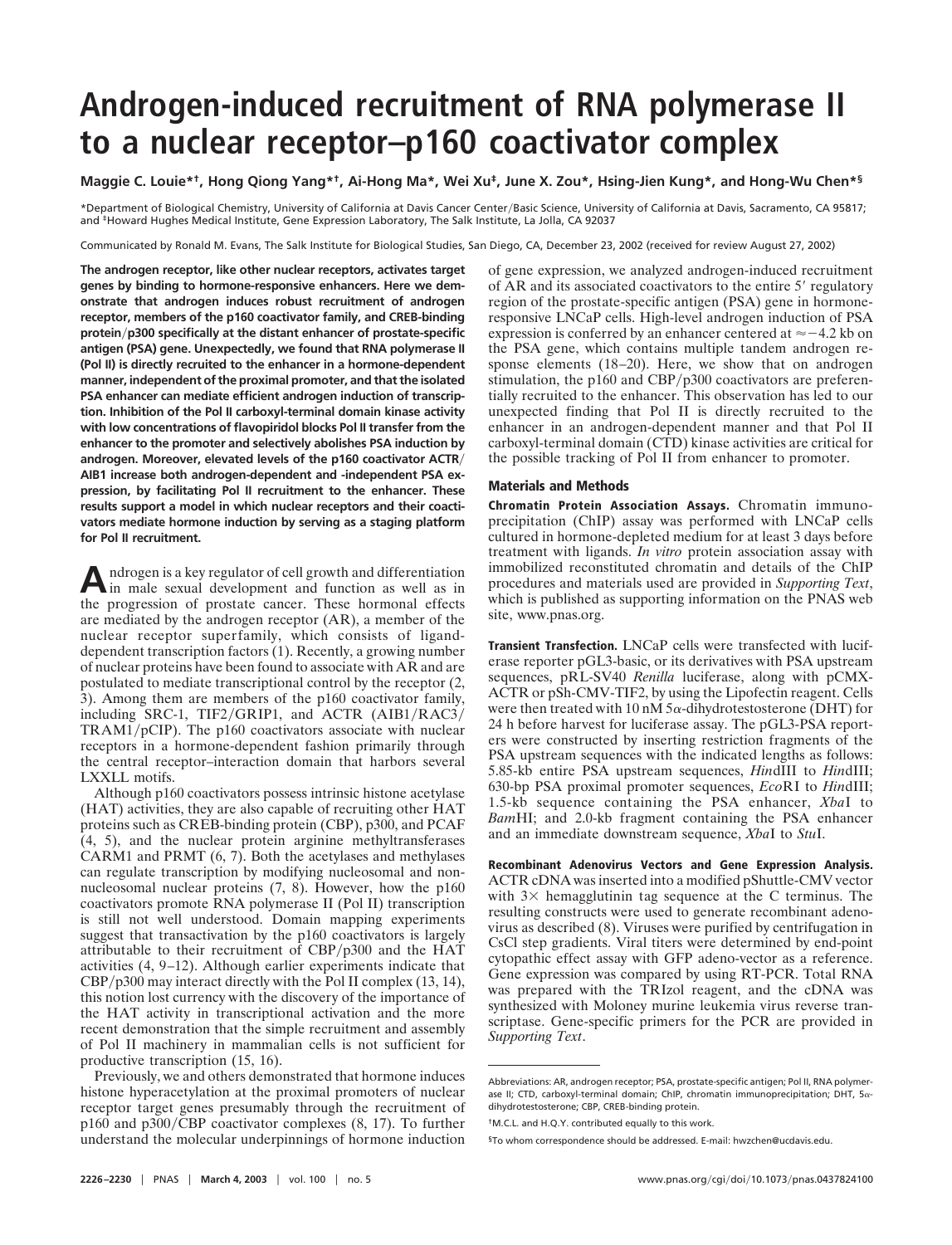#### **Results**

**AR and p160-CBPp300 Coactivators Are Preferentially Recruited to the PSA Enhancer on Androgen Stimulation.** To investigate the role of AR-associated coactivators in PSA induction, we first examined androgen-induced, endogenous AR and coactivator occupancy over the entire 6-kb upstream regulatory region of PSA in LNCaP cells by ChIP assay. For semiquantitative measurement of the precipitated DNA, we used a panel of PCR primer pairs with approximately equal efficiency to amplify partially overlapping fragments ( $\approx$ 300–500 bp) encompassing the 6-kb region (Fig. 1*A Top*). The enhancer sequence was amplified as fragments D, E, and F, whereas the sequence of proximal AREs and initiation site was covered by fragments O and P. ChIP assay with anti-AR antibody demonstrated clearly that, on androgen induction, AR was strongly recruited to the enhancer region and this AR occupancy persisted hours after DHT addition (Fig. 1*A*,  $\alpha$ -AR). Interestingly, the association of AR with the proximal promoter was only marginal after DHT stimulation (Fig. 1*A* and Fig. 6, which is published as supporting information on the PNAS web site). In the same experiments, we also measured the recruitment of  $p160$  coactivators and coregulators CBP/ $p300$ . Indeed, robust recruitment of ACTR, TIF2, and CBP $/p300$  to the PSA 5' regulatory region was observed when cells were treated with DHT. Importantly, as seen for AR, androgeninduced coactivator recruitment was highly restricted to the enhancer (Fig. 1*A*). Next, we transfected LNCaP cells with two reporters containing either the 6-kb upstream sequence or the 630-bp proximal sequence of PSA. Results in Fig. 1*B* indicate that the enhancer-containing 6-kb upstream sequence, not the proximal promoter, was capable of mediating androgen induction. In agreement with the ChIP results, cotransfection of coactivator ACTR and TIF2 constructs further potentiated androgen-stimulated transcription through the 6-kb sequence, but not the 630-bp promoter (Fig. 1*B*). Taken together, these results suggest that the androgen-responsive enhancer of the PSA gene mediates transcriptional activation through direct recruitment of AR and the p160-CBP/p300 coactivator complex.

**Pol II Is Directly Recruited at PSA Enhancer, Independent of the Proximal Promoter, on Androgen Induction.** Transcription factors and their coregulators are believed to regulate transcription, in part, by controlling the recruitment and/or assembly of the general transcription machinery (16). We, therefore, examined how Pol II is recruited to the upstream sequence of the PSA gene in response to androgen stimulation. In agreement with our previous results that hormones induce Pol II recruitment to the promoters of estrogen receptor target genes (8), significant recruitment of Pol II to the PSA promoter region is observed on androgen induction (Fig. 2*A*, open bars). Intriguingly, strong androgen-dependent Pol II cross-linking to the enhancer was also detected. In fact, the DHT-induced Pol II cross-linking at the enhancer is more abundant than that at the promoter (Fig. 2*A*, filled bars). This unexpected result prompted us to extend the analysis to the other region of the PSA regulatory sequence. As shown in Fig. 2*B*, remarkably, a significant level of Pol II cross-linking was observed over the region between enhancer and promoter. However, when regions further upstream were analyzed, little Pol II occupancy was detected (Fig. 7, which is published as supporting information on the PNAS web site).

An attractive model of how an enhancer influences the function of the transcription machinery involves the physical interactions of protein complexes assembled at the enhancer with those at the promoter, leaving a DNA loop in between (i.e., the looping model). Formally, the cross-linking of Pol II to the enhancer can be attributed either by the contact of protein complexes formed at the enhancer with Pol II assembled at the promoter or by the occupancy of Pol II at the enhancer



Fig. 1. AR and p160-CBP/p300 coactivators are preferentially recruited to the PSA enhancer to mediate androgen activation of PSA promoter in LNCaP cells. (A) DHT induces the recruitment of AR and p160-CBP/p300 coactivators preferentially at the PSA enhancer. A diagram of the 6-kb upstream regulatory region of AR target gene PSA with androgen-responsive enhancer and elements indicated above and the various fragments amplified in the ChIP assay marked below as A to P. The amplification efficiency of the primer pairs for the different fragments was assessed by PCR under the same cycling condition by using two different volumes (1 $\times$  and 4 $\times$ ) of diluted LNCaP cell genomic DNA prepared during the ChIP procedures. Indicated antibodies were used to perform ChIP assay with LNCaP cells treated with 10 nM DHT for 30 min or 4 h, or mock-treated (C) for 4 h, to measure chromatin occupancy of AR, ACTR, TIF2, and CBP along the 6-kb sequence of PSA. Input chromatin DNA taken before immunoprecipitation from different samples was analyzed by PCR and found to be identical (data not shown). (*B*) LNCaP cell transfection was performed to analyze the ability of PSA enhancer and/or promoter to mediate androgen transcriptional induction and coactivation function. LNCaP cells in hormone-depleted media were cotransfected with either the 630-bp PSA proximal promoter-Luc reporter (*a*) or the 5.85-kb entire PSA upstream regulatory sequence-Luc (*b*) and the ACTR or TIF2 expression plasmids. Transfected cells were then treated with 10 nM DHT (filled bars) or mock-treated (open bars) for 24 h before measuring luciferase activities.

independent of promoter (Fig. 2*C*). The first scenario would predict an efficient cross-linking of AR and  $p160-CBP/p300$ complex to the promoter sequence, which was not observed in our analysis (Fig. 1). To further discern the two possibilities, we took advantage of our observation that AR is recruited primarily to the enhancer. If Pol II is directly recruited to the enhancer, it would physically co-occupy the enhancer with AR. Therefore, fragmented chromatin–protein adducts precipitated by anti-Pol II antibody should contain the enhancer chromatin fragment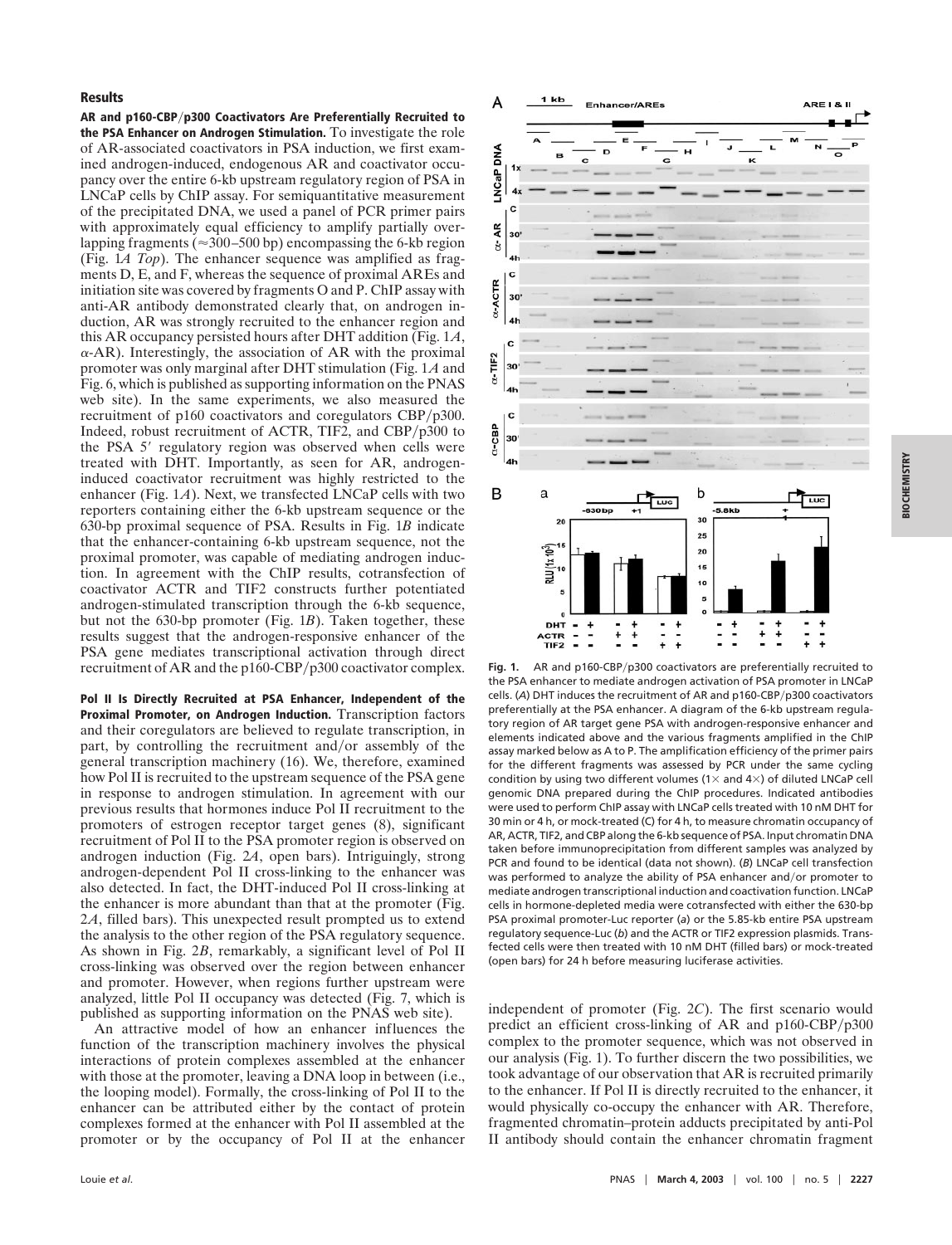

**Fig. 2.** Pol II is directly recruited to the PSA enhancer on androgen stimulation. (A) ChIP assay was performed with  $\alpha$ -Pol II antibody (N-20) to analyze the Pol II occupancy at the enhancer (fragment E, filled bars) or the promoter (fragment P, open bars) of the PSA gene. The relative amount of Pol II occupancy in the presence versus absence of 10 nM DHT (fold induction) was determined by quantifying the PCR products obtained from three experiments. (*B*) Pol II occupancy over the entire PSA upstream regulatory sequence was analyzed by using ChIP assay as in  $A$  with the monoclonal  $\alpha$ -Pol II antibody 8WG16. (*C*) Two possible modes of androgen-induced Pol II occupancy at the PSA 5' regulatory region: Pol II is recruited to the enhancer and promoter independently (*Left*) or Pol II is recruited to the promoter and physically interacts with protein complex formed at the enhancer (*Right*). (*D*) Sequential ChIP assay was used to analyze the association of Pol II and AR at the PSA promoter (O and P) or the enhancer (E and F). LNCaP cells were treated with 10 nM DHT  $(+)$  or mock-treated  $(-)$  for 1 h before ChIP assay. Chromatin fragments were first immunoprecipitated with  $\alpha$ -Pol II (*Left*) or  $\alpha$ -AR antibody (*Right*). Immunocomplexes were eluted from the agarose beads and diluted for a second immunoprecipitation for AR or Pol II occupancy analysis. (*Ea*) Immobilized nucleosomal PSA enhancer fragment  $(-4500$  to  $-3750)$  was incubated with HeLa nuclear extract (HNE), in the presence or absence of purified AR, ACTR and p300 (A+P) proteins shown in *b*, and DHT as indicated, followed by extensive washes and Western blotting with indicated antibodies. (*b*) Coomassie staining of purified AR (100 ng), ACTR (500 ng), and p300 (500 ng) proteins.

that is also cross-linked with AR. As shown in Fig. 2*D Left*, when the eluate of anti-Pol II precipitates were reprecipitated with anti-AR antibody, indeed, the second precipitates contained the



**Fig. 3.** The PSA enhancer, in isolation, mediates androgen induction of transcription independent of PSA proximal promoter. Transient transfection was performed as in Fig. 1*B* with the promoterless pGL3 basic-Luciferase reporter, the 5.85-kb PSA upstream regulatory sequence linked to the Luc (lane 1), the 630-bp PSA proximal promoter-Luc (lane 2), the 1.5-kb sequence containing the PSA enhancer-Luc (lane 3), or the 2.0-kb fragment containing the PSA enhancer and immediate downstream sequence (lane 4). Transfected cells were treated with 10 nM DHT (filled bars) or mock-treated (open bars) for 24 h before measuring luciferase activities. RLU, relative luciferase unit.

enhancer DNA. In contrast, no significant amount of promoter sequence can be detected, in accordance with the low occupancy of AR at promoter. When the same eluate of Pol II precipitates was reprecipitated with anti-Pol II antibody, strong hormonedependent cross-linkings were seen at both enhancer and promoter, indicating that the failure to detect promoter sequence in the anti-AR reimmunoprecipitation is not caused by the preferential loss of promoter chromatin fragment during the elution. Again, consistent with the notion that AR and Pol II co-occupy enhancer but not promoter, a sequence from the enhancer but not promoter was detected after the anti-AR precipitates were subsequently immunoprecipitated with the Pol II antibody (Fig. 2*D Right*).

To determine whether the occupancy of Pol II at the enhancer is independent of the promoter sequence of PSA, we incubated the PSA enhancer chromatin assembled *in vitro* and immobilized on beads with HeLa nuclear extract in the presence or absence of purified AR, ACTR, and p300 proteins. After extensive washing, proteins associated with the chromatin were detected by Western blotting. Results in Fig. 2*E* show that both phosphorylated and unphosphorylated Pol II (top and bottom bands, respectively, in lane 5) was recruited to the enhancer only in the presence of DHT, and the AR, ACTR, and p300 proteins. Interestingly, AR is recruited to the enhancer independent of DHT. Taken together, these results indicate that, on androgen stimulation, Pol II is directly recruited to the enhancer, independent of the PSA promoter.

**The Isolated Enhancer Mediates Strong Androgen Induction of Transcription Independent of PSA Proximal Promoter.** Our observation that Pol II is directly recruited to the PSA enhancer on androgen induction suggests that Pol II might function to initiate transcription through the enhancer. To test this idea, we performed transfection assay with promoterless reporter constructs containing different PSA 5' upstream sequences. Remarkably, when transfected into LNCaP cells, the reporter linked to a PSA 5 fragment containing essentially the core enhancer sequence (construct 3) mediated a robust DHT-induced reporter gene activity similar to the reporter that contains the entire 5' PSA regulatory sequences (construct 1, Fig. 3). Surprisingly, however, a similar reporter containing 500-bp extra sequences downstream of the enhancer (construct 4) was completely inactive in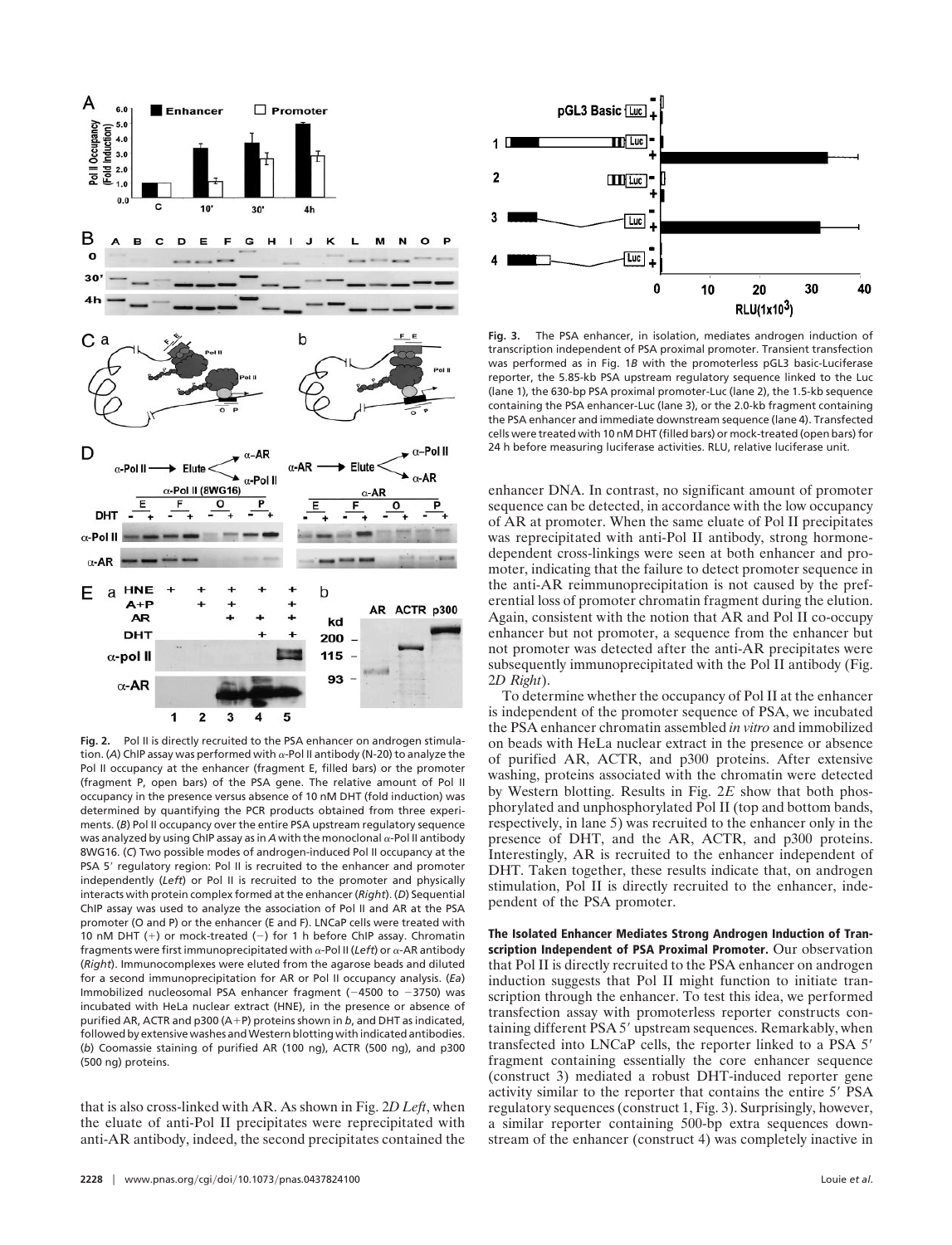

**Fig. 4.** CTD kinases are involved in possible Pol II transfer from enhancer to promoter and androgen induction of PSA. (*A*) Flavopiridol selectively blocks DHT induction of PSA expression measured by RT-PCR. RNA was isolated from LNCaP cells treated with either 10 nM DHT or DHT plus 100 nM flavopiridol (DHT+Flavo) for the indicated times. (B) Flavopiridol blocks possible Pol II transfer from enhancer to promoter. LNCaP cells were treated as in *A* for the indicated times. ChIP assay using  $\alpha$ -Pol II 8WG16 (recognizes nonphosphorylated and phosphorylated Pol II), H5, and H14 (recognize Pol II CTD phosphorylated at Ser-2 and Ser-5, respectively) was performed as in Fig. 2*A* to analyze the occupancy of the different phosphorylated forms of Pol II at the enhancer and the promoter.

response to DHT induction, suggesting that at least part of the enhancer function is controlled by an enhancer-contextdependent mechanism. By Northern analysis with a 1.5-kb fragment containing the enhancer sequence as a probe, we were unable to detect any mature transcripts initiated around the enhancer region in DHT-treated LNCaP cells (data not shown), indicating that the enhancer does not serve as a gene promoter in its natural chromatin context. Nevertheless, these results suggest that the androgen-responsive enhancer of the PSA gene not only can independently recruit Pol II, but also has the potential to mediate transcription.

**Pol II CTD Phosphorylation Is Important in Mediating Pol II Transfer from the Enhancer to Promoter.** Phosphorylation of Pol II CTD at serines 5 and 2 of the heptad repeats is important in multiple stages of transcription, particularly the transition of Pol II function from promoter arrest to elongation (21). We thus examined whether Pol II–CTD phosphorylation could play a role in the conversion of Pol II recruited at the enhancer to the one functioning at the promoter. To this end, we resorted to the CTD kinases inhibitor flavopiridol (22, 23). We first analyzed the effect of flavopiridol on androgen-induced PSA expression by Pol II. Consistent with the previous reports that low concentration  $(<200 \text{ nM})$  of flavopiridol does not show inhibitory effect on most gene transcription (23), expression of AR itself and cell cycle genes such as Cdk 4 and cyclin D was not significantly affected by the treatment with 100 nM flavopiridol. In contrast, under the same condition, DHT-induced PSA transcription was completely blocked (Fig. 4*A*). We then examined the effect of flavopiridol treatment on androgen-induced Pol II recruitment/ occupancy at PSA gene (Fig. 4*B*). Strikingly, treating cells simultaneously with DHT and flavopiridol strongly inhibited androgen-induced Pol II recruitment at the promoter while increasing the Pol II occupancy at the enhancer. Further analyses with antibodies recognizing Pol II phosphorylated at CTD Ser-2 and Ser-5 indicate that the decrease of recruitment in Ser-2 phosphorylated Pol II accounts largely for the overall decrease of Pol II recruitment at PSA promoter by flavopiridol treatment (Fig. 4*B*). This effect was not seen at the promoter of other genes whose expression was not affected by the low concentration of



**Fig. 5.** ACTR mediates PSA transcription by increasing Pol II recruitment at the PSA enhancer. (*A*) LNCaP cells were infected with adenovirus vector expressing ACTR at different multiplicities of infection (mois) (10, 100, and 200). Whole-cell lysates were prepared 48 h after infection and analyzed by Western blot with antibodies against ACTR (BD Biosciences, San Diego) or  $\beta$ -actin. (B) RT-PCR was performed to measure PSA and  $\beta$ -actin expression in LNCaP cells infected with adeno-GFP or adeno-ACTR vectors at different mois and treated with 1 nM DHT for the indicated times before harvest. (*C*) Elevation of ACTR expression promotes Pol II recruitment to the PSA enhancer. Pol II occupancy at PSA enhancer and promoter was analyzed by ChIP assay with 8WG16 antibody. LNCaP cells were harvested 2 days after infection with adenovirus vectors at moi 100 for either GFP (open bars) or WT ACTR (filled bars) and treated with 1 nM DHT for the indicated times. C, without treatment.

flavopiridol (data not shown). Because blocking transcriptional initiation or elongation would leave more Pol II assembled and stalled at the promoter, as demonstrated for the IL-8 gene (24), the decrease in Pol II occupancy of the PSA promoter by flavopiridol cannot be attributed to the blockade of transcription initiation or elongation at the promoter. Our finding that decreased Pol II occupancy at the promoter is accompanied by its simultaneously increased presence at the enhancer suggests that Pol II recruited at the enhancer of PSA transfers to the promoter and that flavopiridol perturbs this process by inhibiting CTD kinase activity.

**ACTR Mediates Androgen Induction of PSA Through Facilitating Pol II Recruitment at Enhancer.** Because p160 coactivators ACTR and TIF2 are recruited primarily at the enhancer of PSA (Fig. 1), we decided to test the hypothesis that p160 coactivators might play a role in androgen-induced Pol II recruitment at the enhancer by ectopically expressing ACTR in LNCaP cells (Fig. 5*A*). When LNCaP cells were stimulated with a suboptimal concentration of DHT (1 nM), increasing the level of ACTR significantly enhanced both androgen-dependent and -independent PSA expression (Fig. 5*B*). Importantly, a marked increase in Pol II recruitment was detected by ChIP assay at the enhancer but not the promoter in cells with elevated level of ACTR (Fig. 5*C*). These results provide the evidence that p160 coactivators such as ACTR are involved in androgen induction of PSA expression by facilitating Pol II recruitment to the enhancer.

#### **Discussion**

Enhancers are discrete DNA elements that mediate the transcriptional activation of DNA binding transcription factors at a